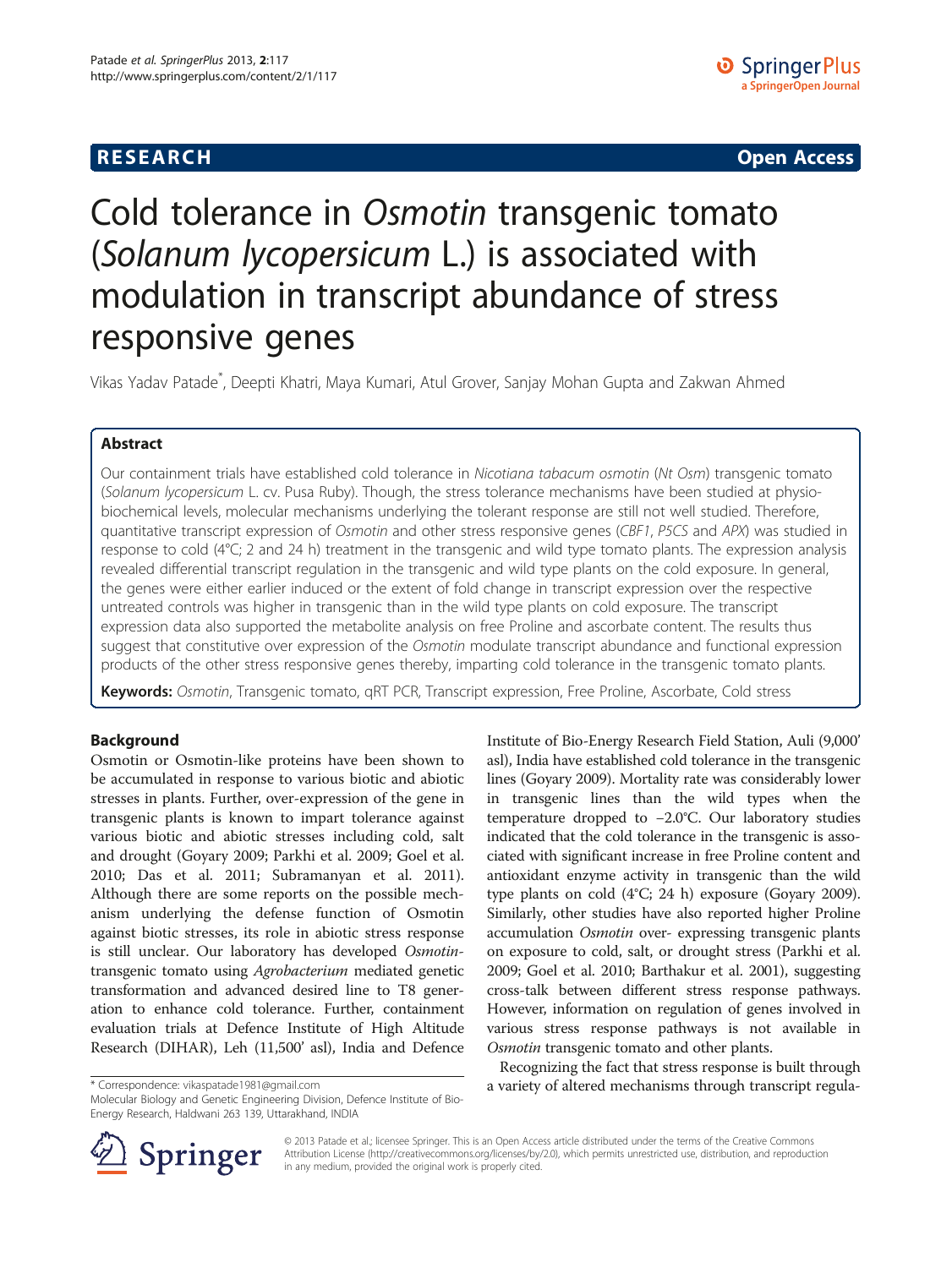<span id="page-1-0"></span>tion of early responsive genes, regulatory genes, and effector genes (Mantri et al. [2010\)](#page-6-0), we have undertaken a study to understand the molecular mechanisms based on transcript expression of stress responsive genes involved in various functions such as transcript regulation (C repeat binding factors: CBF1), osmotic adjustment (Δ1- Pyrroline 5- Carboxylate Synthase-P5CS) and antioxidant defence (Ascorbate peroxidase-APX) along with Osmotin in transgenic and wild type tomato plants in response to short-term (2 h) and relatively long-term (24 h) cold exposure. The transcript expression data is further supported with metabolite analyses on free Proline and ascorbate content in wild type and transgenic tomato plants on the cold exposure.

### Results

## Transcript expression analysis

The transcript expression of the genes was normalized using internal control (18S rRNA). Fold transcript expression of the genes in response to the cold exposure was calculated over the respective unstressed transgenic and wild type controls.

#### Transcript expression analysis of Osmotin

Transcript expression of Osmotin in transgenic plants increased significantly ( $P \le 0.05$ ) in response to 2 h of cold exposure as compared to the untreated control. However, the transcript level again decreased in 24 h cold treated transgenic plants similar to that of untreated seedlings (Figure 1A). On the contrary, in the wild type plants, the fold transcript abundance over the untreated control was decreased in response to the cold exposure of 2 and 24 h.

#### Transcript expression analysis of CBF1

Transcript expression increased significantly ( $P \le 0.05$ ) in response to the short (2 h) cold exposure in transgenic as well as wild type plants (Figure 1B). However, the extent of increase was higher (36 fold) in transgenic plants than the wild type (19 fold). The fold transcript abundance again decreased in 24 h of cold exposure in both the transgenic as well as wild type plants.

#### Transcript expression analysis of P5CS

The transcript expression of the gene increased significantly ( $P \le 0.05$ ) on 2 h cold exposure in transgenic



and transcript expression was studied in leaves. The values are means (n = 4) fold expression over respective untreated control. Error bars indicate SE. The mean values in one series indicated by different letters are statistically significant (P ≤ 0.05) according to LSD test.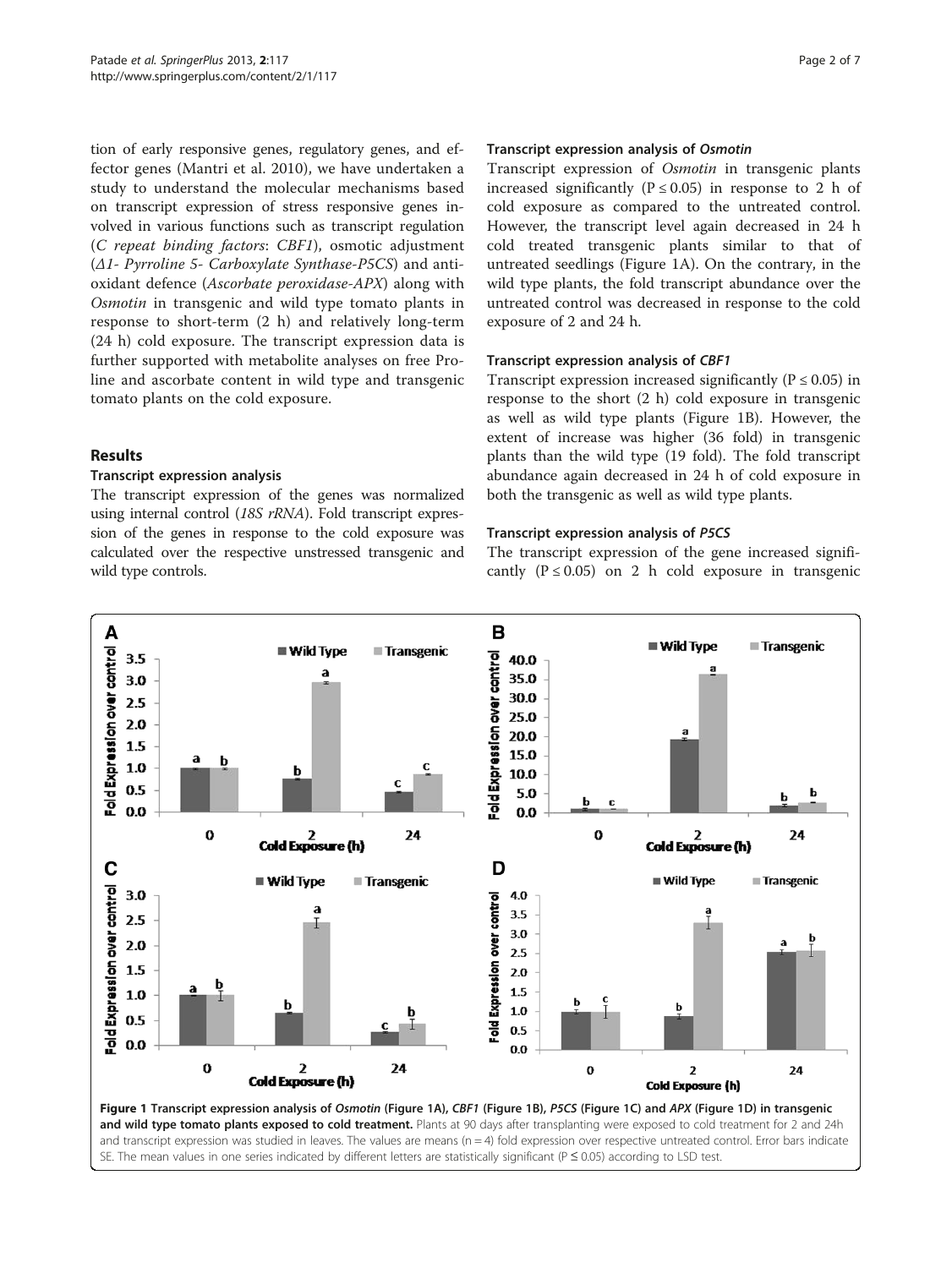plants (Figure [1C](#page-1-0)). However, in response to the 24 h of cold exposure, the transcript expression decreased significantly than the untreated control. In wild type plants exposed to 2 or 24 h cold stress, the transcript expression was significantly decreased as compared to the untreated control.

## Transcript expression analysis of APX

The transcript expression increased significantly ( $P \le 0.05$ ) in 2 and 24 h of cold exposure in transgenic plants as compared to the untreated control (Figure [1D](#page-1-0)). However, in case of wild types, the transcript abundance of the gene remained unchanged on 2 h cold exposure but increased significantly in 24 h of cold stress as compared to the untreated plants.

## Free Proline and ascorbate content

Free Proline accumulation reduced significantly in wild type plants on cold (4°C) exposure for 2 and 24 h (Figure 2). However, in transgenic tomato plants, the Proline accumulation was significantly higher (565.4 μg/g FW) on cold exposure of 2 h than that of untreated (108.6  $\mu$ g/g FW) and cold exposure of 24 h (499.8  $\mu$ g/g FW). Proline content on 24 h cold exposure was significantly higher than that of untreated control.

Ascorbate content on 2 h cold exposure was significantly lower (3.87 μg/g FW) than untreated control (16.86 μg/g FW) in wild type plants (Figure [3](#page-3-0)). However, in case of 24 h cold exposure, the ascorbate content was similar to that of untreated control. In case of transgenic, the ascorbate content was significantly higher on cold exposure of 2 h whereas, it was similar to that untreated control on 24 h of cold exposure.

### Discussion

Plants are often subjected to various biotic and abiotic stresses because of changes in the environmental conditions, leading to a series of morphological, physiological, biochemical and molecular changes, adversely affecting its survival, growth, and productivity. Results of our earlier containment and laboratory studies of Osmotin transgenic tomato have established cold tolerance in the transgenic. Further, physio-biochemical analyses suggested better antioxidant defence (through higher antioxidant enzyme activity) and osmotic adjustment (through accumulation of Proline) in the transgenic than the wild type on cold exposure (Goyary [2009](#page-6-0)). Plants alter expression of regulatory cold responsive genes or the genes encoding functional proteins (the enzymes involved in the synthesis of osmoprotectants and antioxidant defence) in response to cold exposure. However, regulation of these genes in Osmotin transgenic plants is not yet studied. Therefore, in the present study, transcript expression of the genes involved in various functions including transcript regulation (CBF1) osmotic adjustment (P5CS), and antioxidant defence (APX) along with Osmotin was analyzed using qRT PCR to understand the molecular mechanisms of cold tolerance in the transgenic tomato. Transcription factors as well as most of the other early expressing genes undergo rapid induction in transcript expression in response to short (15 min - 6 h) exposure to specific stimuli and expression is again reduced on long term exposure, similar to that of basal level (Patade et al. [2012](#page-6-0)). Whereas, number of effector genes normally take relatively longer exposure (6–24 h) to stimuli for their induction in transcript expression. Therefore, in the present study, in order to study the regulation of stress responsive early expressing

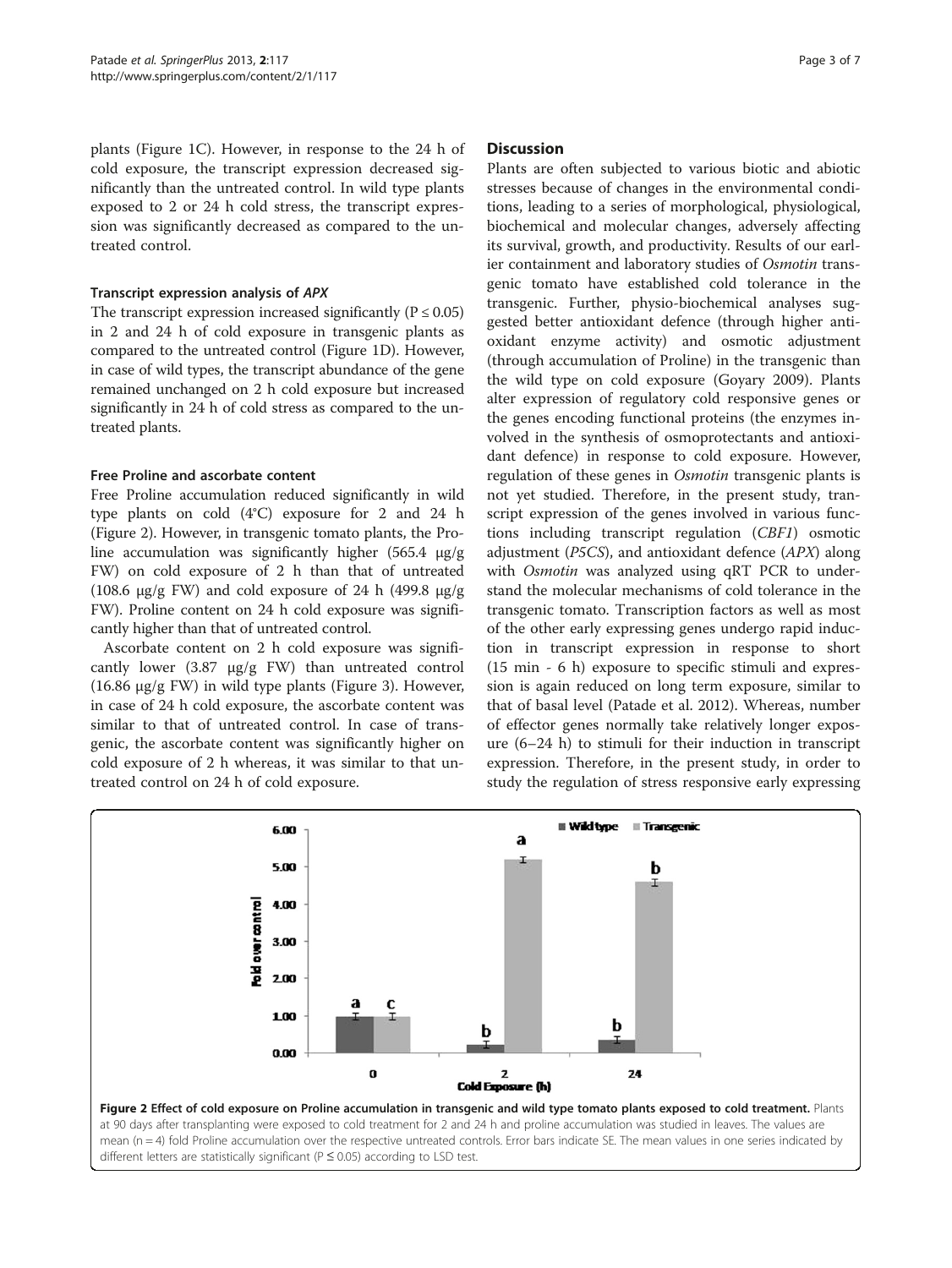<span id="page-3-0"></span>

as well as the effector genes, the transcript expression was studied in response to short (2 h) and relatively long term (24 h) cold (4°C) exposure.

Stimulated induction of transcript expression of Osmotin gene is reported in response to biotic as well as abiotic stimuli (Zhu et al. [1995a](#page-6-0), [b\)](#page-6-0). Moreover, its increased transcript abundance through constitutive over expression of the gene in transgenic plants has resulted in improvement in cold and other abiotic stress tolerance (Goyary [2009](#page-6-0); Parkhi et al. [2009](#page-6-0); Goel et al. [2010](#page-6-0); Das et al. [2011;](#page-6-0) Subramanyan et al. [2011](#page-6-0)). In the present study, transcript accumulation of Osmotin gene was significantly higher in transgenic tomato in response to 2 h of cold exposure. Thus, the cold tolerance in the Osmotin transgenic tomato was associated with early up regulation of Osmotin transcript expression. On the other hand, the expression level of Osmotin gene in wild type tomato decreased on cold exposure. Thus, cold sensitive response in wild types may be attributed to the reduced transcript abundance of Osmotin transcripts.

Of the numerous transcription factors involved in cold signalling, ICE-CBF-COR is the most studied and important transcriptional cascades, as it plays vital role in protecting plants from deleterious effects of cold stress (Thomashow [2010](#page-6-0)). C-Repeat binding factors (CBFs), a family of transcription factors, regulates the expression of COR genes on cold stress exposure. Constitutive or stress-inducible over expression of CBF1 in transgenic plants has enhanced chilling and freezing stress tolerance in various crops including tomato (Hsieh et al. [2002](#page-6-0)) and rice (Lee et al. [2004\)](#page-6-0) indicating a pivotal role of CBF1 in gene regulation during cold acclimation in evolutionarily diverse plant species. In the present study, both transgenic as well as wild type tomato displayed accumulation of CBF1 transcripts in response to cold treatment. However, the extent of increase in transcript abundance was significantly higher in transgenic (36 fold) than that in wild type (19 fold).

The results of numerous earlier studies have indicated osmotic as well as other potential roles of Proline in protecting cellular structure or ROS detoxification. Induction of transcript expression of gene involved in Proline biosynthesis  $(\Delta 1$ -pyrroline-5-carboxylate synthase- P5CS) has been reported in response to abiotic stresses (Neffar et al. [2011;](#page-6-0) Zhuang et al. [2011](#page-6-0)). Further, over expression of the gene has resulted in enhanced Proline accumulation and presumably, the stress tolerance (Vendruscolo et al. [2007;](#page-6-0) Sharma et al. [2011](#page-6-0)). However, the functions depend on spatial and temporal regulation of its transcript expression and further metabolism to meet the plant's needs (Sharma et al. [2011](#page-6-0)). In the present study, transcript expression of P5CS gene as well as Proline content was induced in transgenic plants on 2 h cold exposure. However, the transcript expression as well as the Proline content was significantly reduced in wild types on cold exposure. Our earlier biochemical analyses have also revealed significantly increased free Proline content in transgenic tomato than the wild types on cold exposure (Goyary [2009\)](#page-6-0). In addition, the similar results have also been reported by independent biochemical analyses in Osmotin transgenic tomato and other plants on salt and drought stress exposure (Parkhi et al. [2009](#page-6-0); Goel et al. [2010;](#page-6-0) Barthakur et al. [2001](#page-6-0)). Nevertheless, whether the systematic fall in the abundance of P5CS transcript in wild type plants over the entire duration of cold stress has any metabolic or adaptive significance needs to be investigated in depth.

ROS accumulated in response to various stresses are counteracted by intrinsic antioxidant systems including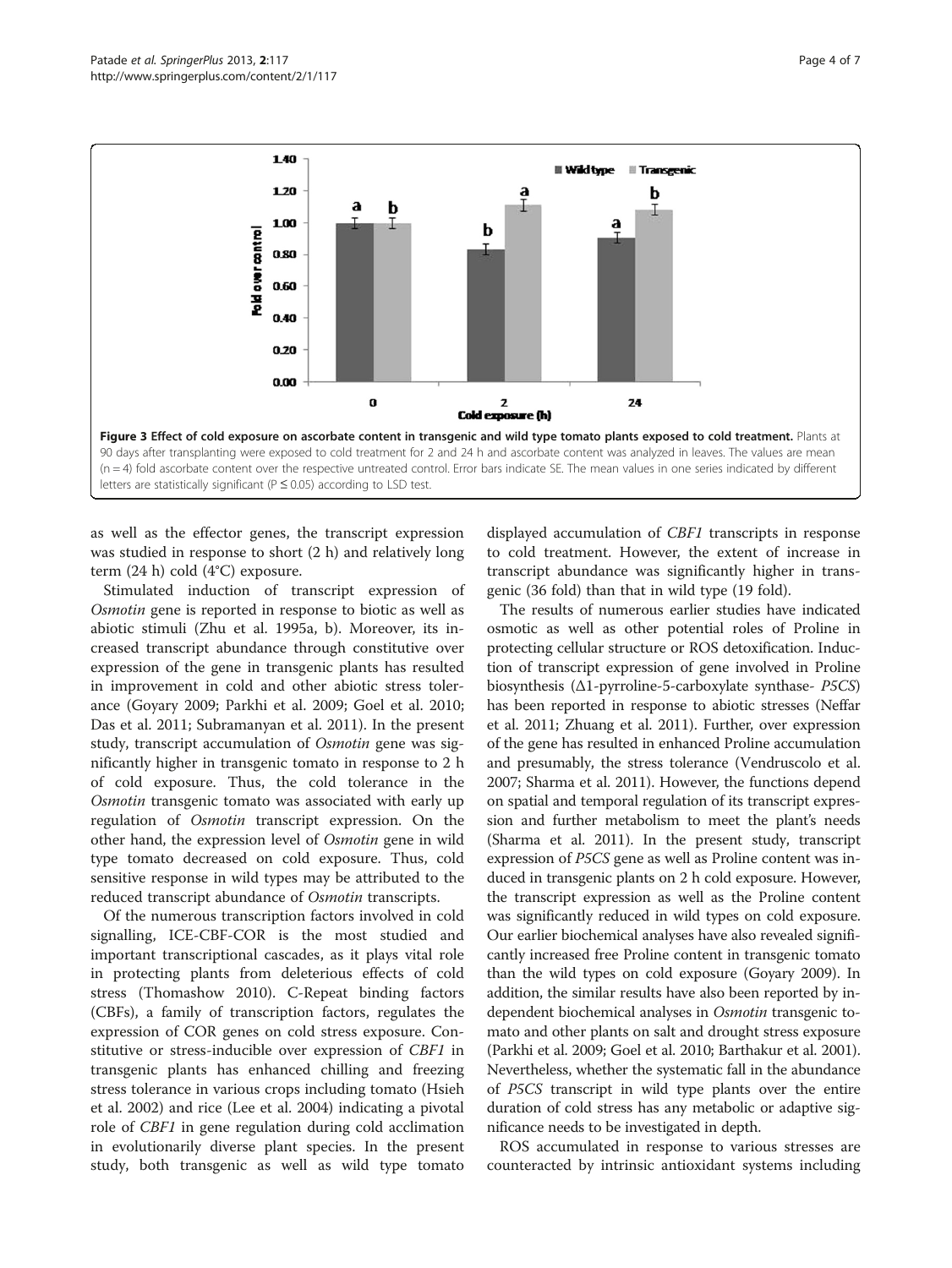enzymatic scavengers like ascorbate peroxidase (APX). In plants, APX plays crucial role in the removal of  $H_2O_2$ . In the present study, the transcript expression of the cytosolic APX gene as well as the ascorbate content induced earlier in response to 2 h cold exposure in transgenic tomato. Whereas, in wild type tomato plants, the induction in transcript expression was delayed and induced only on 24 h cold exposure. The ascorbate content analysis in wild type plant also revealed reduced ascorbate content on 2 h of cold exposure whereas on 24 h of cold exposure, the ascorbate content was similar to that of untreated control. Baek and Skinner ([2003](#page-6-0)) have reported induced transcript expression of thylakoid bound APX during cold acclimation in near-isogenic lines (NILs) of wheat, differing in the Vrn1-Fr1 chromosome region that conditions winter versus spring wheat growth habit. Similarly, Lin and Pu ([2010](#page-6-0)) reported increased transcript accumulation of cytosolic APX in salt tolerant sweet potato cultivar than the sensitive. The earlier induction in transcript expression of APX as well as the ascorbate content in Osmotin transgenic tomato than the wild type could have resulted in better antioxidant defense, as revealed in our earlier experiments, leading to cold tolerance (Goyary [2009\)](#page-6-0).

## Conclusions

The transcript expression of the selected stress responsive genes was differentially regulated in the Osmotin transgenic and wild type tomato plants on short and relatively long term cold exposure (Table 1). The transcript expression on cold exposure either induced earlier or the extent of increase was higher in the transgenic tomato plants than that of wild type. The metabolite analyses on free Proline accumulation and ascorbate content also supported the transcript expression data. As the gene products are involved in various stress alleviation functions such as transcript regulation of target stress responsive genes, osmotic adjustment, and antioxidant defence; the altered transcript regulation and the metabolite contents could be responsible for the tolerant response in the transgenic plants. Thus, the results suggests that constitutive over expression of Osmotin in tomato modulate expression of other stress responsive genes thereby imparting cold tolerance.

## Methods

## Cold treatment

Seeds of Osmotin transgenic (T7) tomato (cv. Pusa Ruby) were sown in germination trays in containment to get plants of advanced (T8) generation. At the same time, seeds of tomato cv. Pusa Ruby were sown to get wild type plants. Seedlings were transplanted in pots filled with potting mixture (sand: soil: FYM; 1:1:1) 40 days after sowing (DAS).

The grown up transgenic and wild type plants (4 per treatment) in reproductive growth stage (at 90 days after transplanting) were exposed to cold treatment (4°C) for 2 and 24 h in a cooling incubator equipped with cold fluorescent light with adjusted photoperiod of 16 h.

### RNA isolation and first strand cDNA synthesis

All the glassware and plastic-ware used in RNA isolation were treated with 0.1% (v/v) Diethyl pyrocarbonate (DEPC; SIGMA chemicals, USA) for 24 h followed by autoclaving for 1 h and oven drying at 80°C for 48 h to make RNase free. Total RNA was isolated from leaf samples harvested from all the treatments using TRIzol reagent (SIGMA chemicals, USA) as per earlier optimized protocol (Patade et al. [2012\)](#page-6-0). The quality and quantity of the isolated total RNA was checked by absorbance at 260 and 280 nm.

First strand cDNA was synthesized from the isolated RNA (2.0 μg) using oligo (dT) primer (500 ng). To the RT-PCR reaction, dNTPs (final concentration 2 mM), M-MuLV reverse transcriptase (200 U), 5X assay buffer, RNasin (40 U) and DTT (final concentration 5 mM) were added and the reaction volume was made up to 20 μl with nuclease free water. The reaction was carried out at 42°C for 1 h in a thermal cycler (Bio-Rad S1000, Singapore). The cDNA was tested for amplification using 18S rRNA specific primers for 35 cycles.

Table 1 Summary of transcript regulation of genes over the respective untreated controls

| Gene              | Transcript regulation on cold exposure over the respective untreated controls |                   |                        |                        |  |
|-------------------|-------------------------------------------------------------------------------|-------------------|------------------------|------------------------|--|
|                   | 2 h                                                                           |                   | 24 h                   |                        |  |
|                   | Wild type                                                                     | <b>Transgenic</b> | Wild type              | <b>Transgenic</b>      |  |
| Osmotin           | Down <sup>b</sup>                                                             | Up <sup>a</sup>   | Down <sup>c</sup>      | Down <sup>c</sup>      |  |
| CBF1              | Up <sup>a</sup>                                                               | Up <sup>a</sup>   | Unchanged <sup>b</sup> | Up <sup>b</sup>        |  |
| P <sub>5</sub> CS | Down <sup>b</sup>                                                             | Up <sup>a</sup>   | Down <sup>c</sup>      | Unchanged <sup>b</sup> |  |
| APX               | Unchanged <sup>b</sup>                                                        | Up <sup>a</sup>   | Up <sup>a</sup>        | $Up^b$                 |  |

The transgenic and wild type tomato plants were exposed to cold treatment for 2 and 24 h. The significant (P  $\leq$  0.05) differences in transcript regulation (up, down or unchanged) among the cold and control treatments are marked with different letters.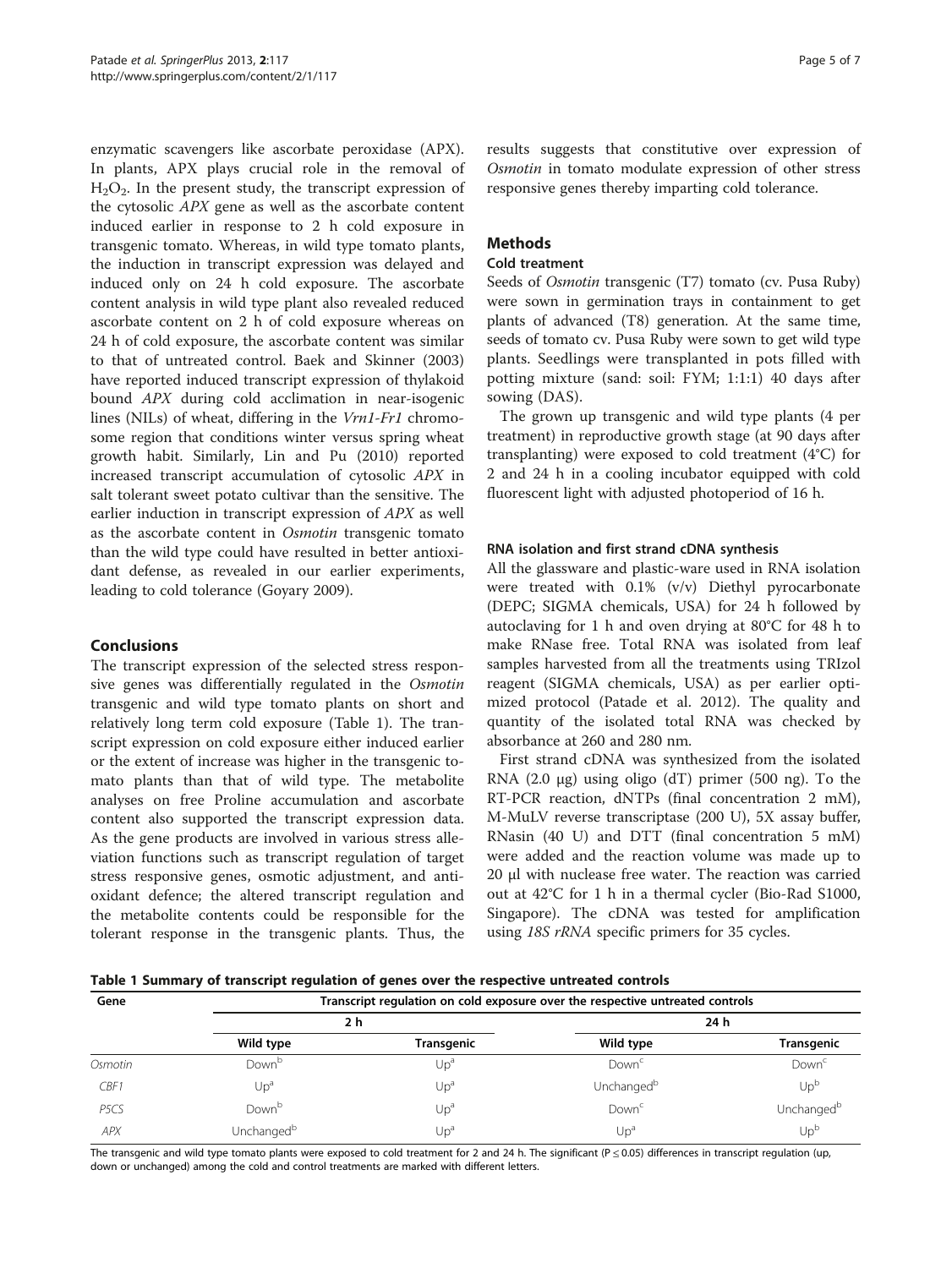| Sr. No.        | Primer Id        | <b>GenBank Accession No.</b> | Forward Primer (5'-3')      | Reverse Primer (5'-3')      |
|----------------|------------------|------------------------------|-----------------------------|-----------------------------|
|                | Osmotin          | X61679.1                     | AATGCGCCACGAGGTACTAA        | AGGACTCCACCACAGTCACC        |
| 2.             | CBF 1            | AY368483.1                   | GGCTAATGTTACCACCACCTCAA     | CAATAATTCGCACCATACCCAAA     |
| 3.             | P <sub>5CS</sub> | NM 001246978.1               | <b>TGCACTGGAAGCAAATGAAA</b> | CCATCAGCAATCTCCGTTCT        |
| $\overline{4}$ | <b>APX</b>       | X81376.1                     | CCTCTTATGCTCCGTCTTGC        | <b>CTCCAGTCACCTCAACAGCA</b> |
| 5.             | 18S rRNA         | BG130735.1                   | AGGGACTACGGCCTTTTAGG        | CAGAAGGGGACAATTTCAAAGA      |

Table 2 Primers designed for transcript expression analysis of stress responsive genes

## qRT PCR

Genes specific Primers (Table 2) were designed using Primer3 software (Rozen and Skaletsky [2000](#page-6-0)) based on the sequences available at NCBI GenBank database (http:/[/www.ncbi.nlm.nih.gov](http://www.ncbi.nlm.nih.gov/)). The reaction mixture was prepared using 2 × SYBR Green Quantifast mix (Qiagen, USA), gene specific primers (10 pM), cDNA as a template and nuclease free molecular biology grade water. The SYBR Green master mix contained pre-optimised ROX as passive reference dye. The thermal cycling programme consisted initial denaturation (95°C, 7 min), followed by 30 cycles of denaturation (95°C, 30 sec), primer annealing (60°C, 30 sec) and primer extension (72°C, 30 sec). The qRT PCR reactions were carried out in a real time thermal cycler-Max3005P (Stratagene, Germany). For ascertaining equal RNA loading in RT reaction, 18S rRNA was used as an internal control and the fold expression of the target genes was normalized. The transcript expression of the selected stress related genes was quantified based on  $C_T$  values using  $\Delta\Delta$   $_{CT}$ method (Livak and Schmittgen [2001\)](#page-6-0).

The qRT PCR products were further directly separated on agarose gel (2%) and the mobility of the amplicons was captured based on the fluorescence emitted using a Phosphorimager (Typhoon 9410, GE Healthcare, USA) with emission filter: 610 BP30 (Deep Purple, SYPRO, Ruby, EtBR) at 488 nm, with focal plane adjusted +3 mm above the surface (Additional file 1: Figure S1). The captured 1D gel images were further analyzed using  $\mathop{\rm Image}$ Quant $^{\rm TM}$  TL software (GE Healthcare, USA).

#### Free Proline accumulation and ascorbate content

Free Proline content was determined on four biological replicates, according to Bates et al. ([1973\)](#page-6-0). Leaf samples (200 mg) were homogenized in aqueous sulfosalicylic acid (3% w/v; 3 ml). The filtered homogenate (2 ml) was reacted with equal volume each of acid ninhydrin and acetic acid at 100°C for 1 h and the reaction was terminated in an ice bath. The reaction mixture was extracted with 4 ml toluene and mixed vigorously with a stirrer for 10-15 s. The chromophore containing toluene was aspirated from the aqueous phase and warmed to room temperature. The absorbance was recorded at 520 nm using toluene as a blank. Proline concentration ( $\mu$ g g<sup>-1</sup> FW) was determined from a standard curve prepared with 10 standard concentrations (0-50 μg) of L-Proline. The fold Proline content over the respective untreated controls in wild type and transgenic was then calculated.

Ascorbate contents were measured using procedure described by Kampfenkel et al. ([1995](#page-6-0)) with slight modification. Ground leaf tissue (250 mg) was extracted with 600 μl of ice-cold 6% trichloroacetic acid (TCA), and was incubated on ice for 15 min followed by centrifugation for five min at  $15,000 \times g$  at 4°C. The supernatant (200 μl) was then mixed with 600 μl of 0.2 M phosphate buffer (pH 7.4), and 200 μl of double distilled water. The mixture was then treated with 1000  $\mu$ l of 10% (w/v) TCA, 800 μl of 42% (v/v) o-phosphoric acid, 800 μl of 4% (w/v) a,a'-dipyridyl (dissolved in 70% [v/v] ethanol), and 400 μl of 3% (w/v) FeC1<sub>3</sub>. Mixtures were incubated in a water bath at 42°C for 40 min and subsequently the absorbance was read at 525 nm. Blank reaction with 6% TCA instead of samples was used for correcting the color development in absence of sample. Known concentrations of ascorbate (Himedia) dissolved in 6% (w/v) TCA were used for standard curve preparation to measure the ascorbate content ( $\mu$ g g<sup>-1</sup> fresh weight) in the samples. The fold ascorbate content in wild type and transgenic over the respective untreated controls was then calculated.

#### Statistical analysis

RNA was isolated from four plants of each treatment and further two technical duplicates were considered in Real Time PCR for individual cDNA sample. Similarly, free Proline accumulation and ascorbate content was analyzed from leaves of four plants of each treatment. CropStat program (IRRI, Philippines) was used for analysis of variance (ANOVA) of experiments laid out in a completely randomized design.

#### Additional file

[Additional file 1: Figure S1.](http://www.biomedcentral.com/content/supplementary/2193-1801-2-117-S1.pptx) Gel images showing transcript abundance of in wild type (W) and Osmotin transgenic (T) tomato plants in response to cold treatment. Plants at 90 days after transplanting were exposed to cold treatment for 2 and 24 h and transcript expression was studied in leaves. Fluorescence of SYBR Green 1 dye bind with real time PCR products was documented in Phosphorimager (Typhoon Scanner, Model Typhoon TRIO+, GE HealthCare, USA) with 610 BP30 emission filter and